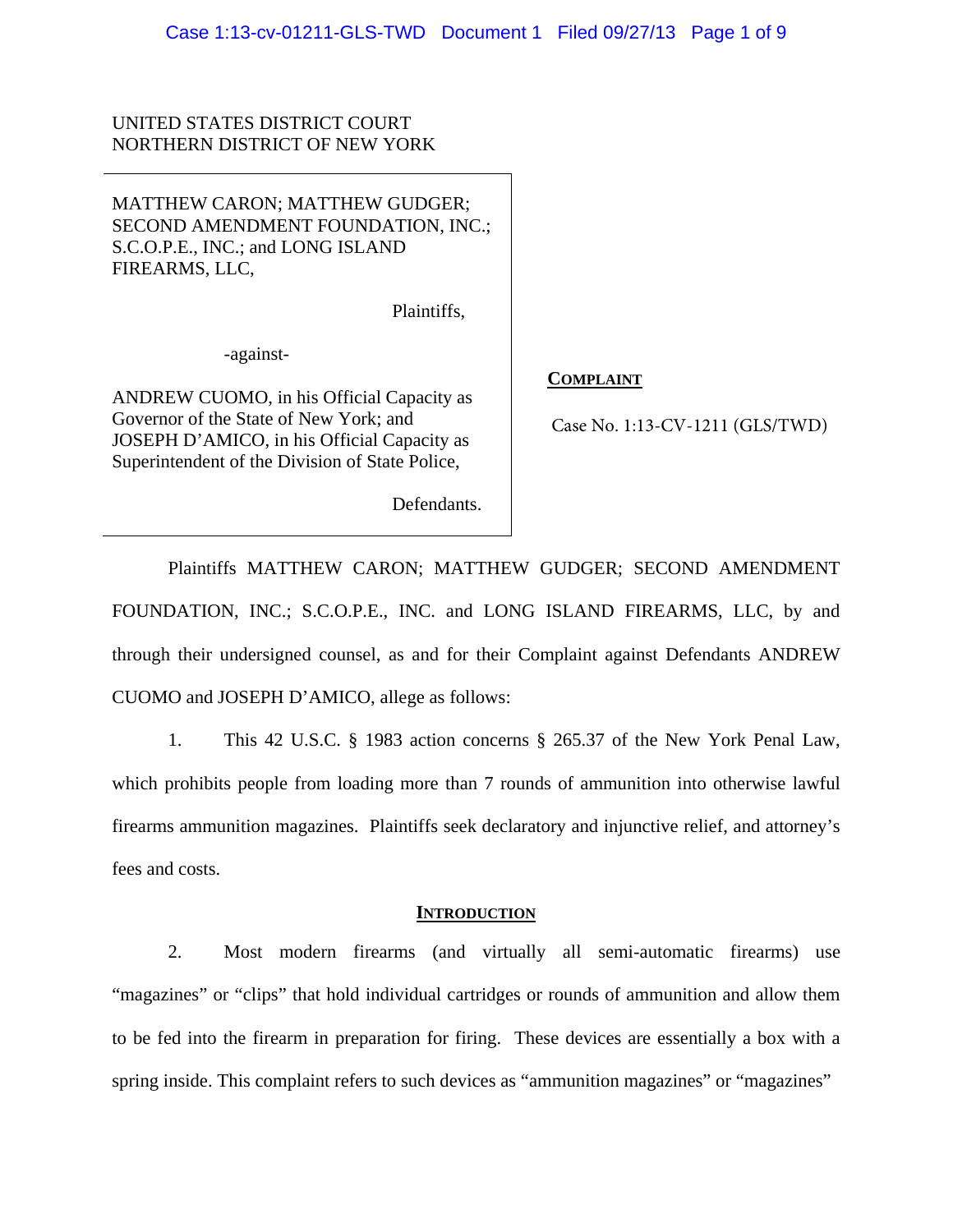### Case 1:13-cv-01211-GLS-TWD Document 1 Filed 09/27/13 Page 2 of 9

3. As detailed herein, New York law allows law abiding gun owners to purchase, possess, and sell ammunition magazines that hold up to 10 rounds of ammunition. However, except when at shooting ranges, it is illegal for them to load more than 7 rounds in their otherwise lawful magazines.

4. This 7-round-loading restriction violates the Second Amendment because it substantially interferes with the right of law abiding citizens to defend themselves and is not sufficiently related to any compelling or otherwise adequate governmental interest.

### **JURISDICTION AND VENUE**

5. This Court has subject matter jurisdiction pursuant to 28 U.S.C. §§ 1331, 1343, 2201, 2202, and 42 U.S.C. § 1983.

6. This Court has personal jurisdiction over each of the Defendants because, *inter alia*, they acted and continue to act under the color of laws of the State of New York and/or within the geographic confines of the State of New York.

7. Venue is proper pursuant to 28 U.S.C. § 1391 because all Defendants reside in the Northern District of New York.

### **PARTIES AND STANDING**

8. Plaintiff Matthew Caron is a citizen and resident of New York residing in Saratoga County. Plaintiff Mr. Caron holds a handgun license issued pursuant to Article 400 of the Penal Law and lawfully possesses a handun for the purpose of self-defense. Plaintiff Mr. Caron's handgun accepts magazines that hold more than 7 rounds of ammunition. But for Defendants' ongoing threat to enforce § 265.37, as alleged in this Complaint, Plaintiff Mr. Caron would load more than 7 rounds in the ammunition magazines for his handgun while using it for the purpose of self-defense.

-2-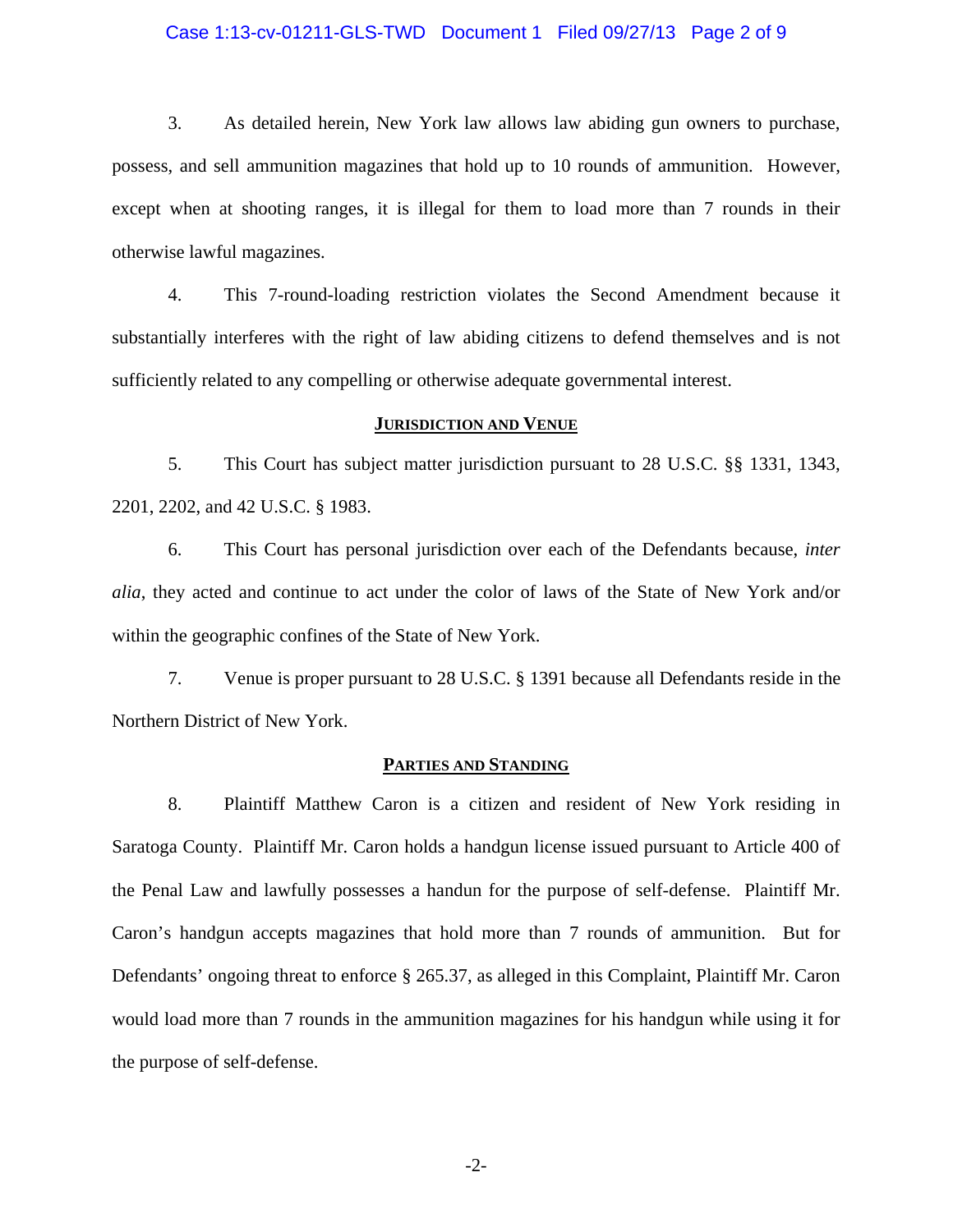### Case 1:13-cv-01211-GLS-TWD Document 1 Filed 09/27/13 Page 3 of 9

9. Plaintiff Matthew Gudger is a citizen and resident of New York residing in Suffolk County. Plaintiff Mr. Gudger holds a handgun license issued pursuant to Article 400 of the Penal Law and lawfully possesses a handgun for the purpose of self-defense. Plaintiff Mr. Gudger's handgun accepts magazines that hold more than 7 rounds of ammunition. But for Defendants' ongoing threat to enforce § 265.37, as alleged in this Complaint, Plaintiff Mr. Gudger would load more than 7 rounds in the ammunition magazines for his handgun while using it for the purpose of self-defense.

10. None of the individual plaintiffs described in paragraphs 8 and 9 of this Complaint fall within any exception or exemption to the penalties for possession of a magazine loaded with more than 7 rounds contained within New York State Penal Law.

11. Plaintiff Second Amendment Foundation, Inc. ("SAF") is a non-profit member organization incorporated under the laws of the State of Washington with its principal place of business in Bellevue, Washington. Plaintiff SAF has an office and staff in Buffalo, New York, where it publishes TheGunMag.com and Women & Guns magazine. Plaintiff SAF has over 650,000 members and supporters nationwide, including in the State of New York. The purposes of SAF include promoting both the exercise of the right to keep and bear arms and education, research, publishing, and legal action focusing on the constitutional right to privately own and possess firearms. SAF also promotes research and education on the consequences of abridging the right to keep and bear arms and on the historical grounding and importance of the right to keep and bear arms as one of the core civil rights of United States citizens.

12. Both members of SAF and the general public have contacted SAF and asked SAF to provide them with advice and assistance regarding § 265.37 of the New York Penal Law. For example, individuals have asked SAF to advise them of how many rounds they may load in their

-3-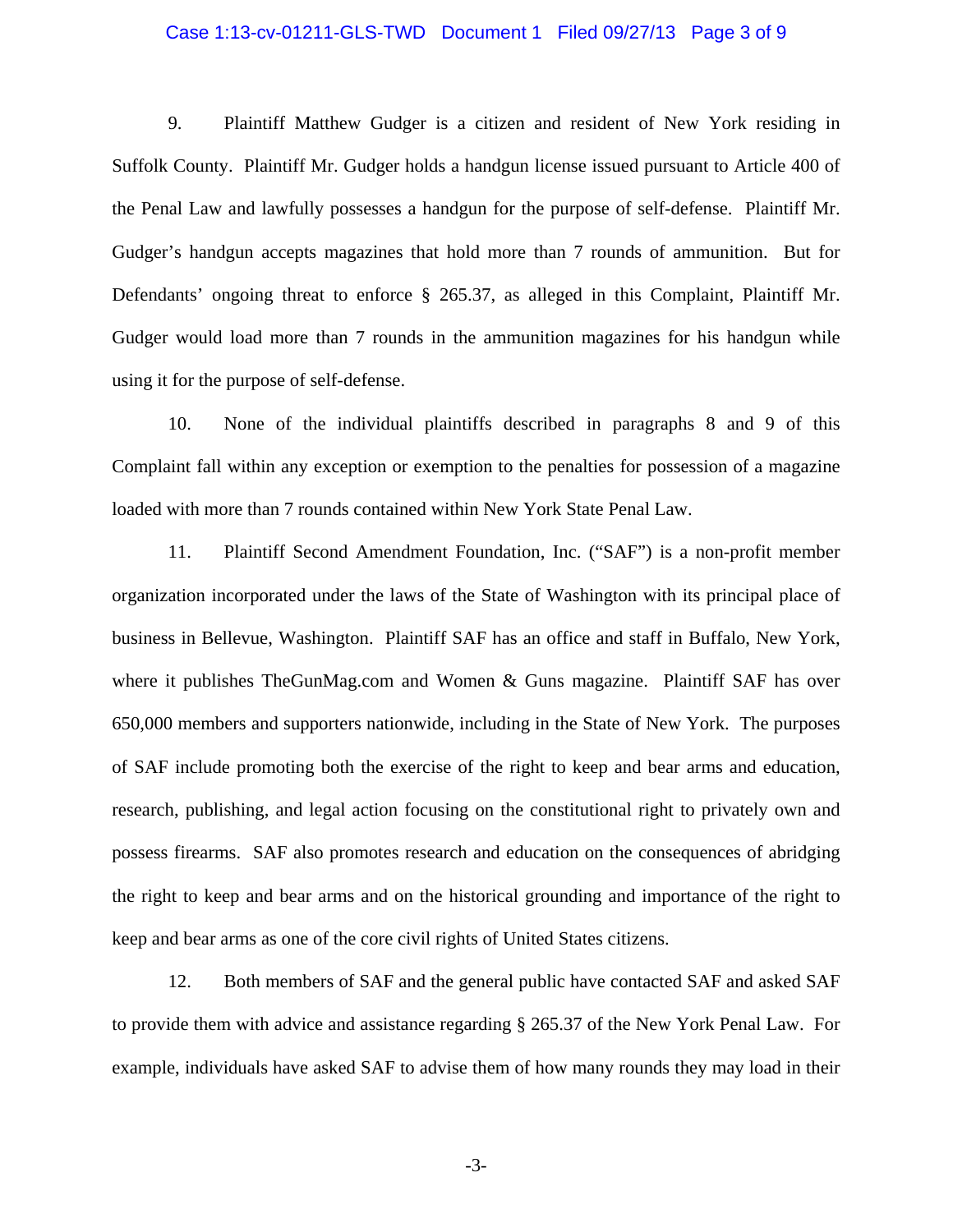### Case 1:13-cv-01211-GLS-TWD Document 1 Filed 09/27/13 Page 4 of 9

ammunition magazines under various circumstances, of the penalties in the event that they are caught with more than 7 rounds in their ammunition magazines, and of whether various officials currently threaten to enforce the 7-round-loading limitation. SAF has expended organizational resources, including time, energy, and money, to respond to these requests for advice and assistance. In addition, the membership of SAF includes individuals who would load more than 7 rounds in their ammunition magazines for self-defense purposes but for their fear that Defendants would enforce § 265.37 against them.

13. Plaintiff Amicus S.C.O.P.E., Inc. or Shooters' Committee on Political Education of New York ("SCOPE") is a New York not-for-profit corporation focused on the protection and preservation of the right of firearms ownership. A group of western New York gun owners founded SCOPE in 1965 to educate the public about the importance of the right to keep and bear arms in modern society, and to rebut the claims that the Second Amendment is outmoded, and that it is not applicable to individuals. SCOPE does not align itself with any political party, and it does not endorse candidates for elective office. Rather, SCOPE focuses on providing New York legislators and executives with timely and accurate information to support sound decisions. SCOPE also seeks to provide accurate and useful information on firearms laws and policies to law-abiding New York gun owners.

14. Both members of SCOPE and the general public have contacted SCOPE and asked SCOPE to provide them with advice and assistance regarding § 265.37 of the New York Penal Law. For example, individuals have asked SCOPE to advise them of how many rounds they may load in their ammunition magazines under various circumstances, of the penalties in the event that they are caught with more than 7 rounds in their ammunition magazines, and of whether various officials currently threaten to enforce the 7-round-loading limitation. SCOPE

-4-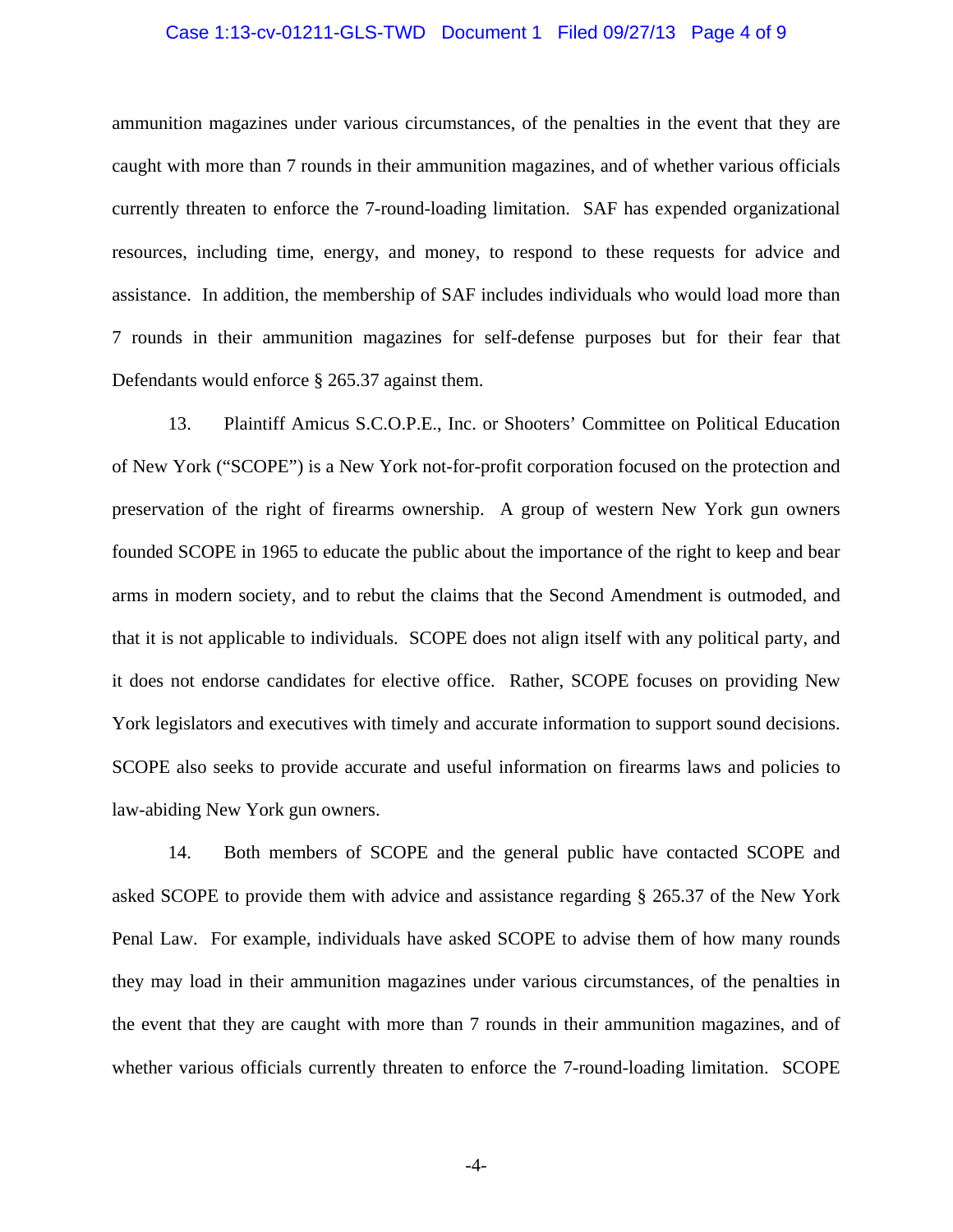#### Case 1:13-cv-01211-GLS-TWD Document 1 Filed 09/27/13 Page 5 of 9

has expended organizational resources, including time, energy, and money, to respond to these requests for advice and assistance. In addition, the membership of SCOPE includes individuals who would load more than 7 rounds in their ammunition magazines for self-defense purposes but for their fear that Defendants would enforce § 265.37 against them.

15. Plaintiff Long Island Firearms, LLC ("LIF") is a New York limited liability company dedicated to protecting the natural right of civilian self-defense for residents of New York State, and particularly those living on Long Island. LIF operates a firearms club, promotes responsible firearms ownership through its educational website and through frequent workshops, covering topics such as firearms safety and maintenance. Aside from its focus on firearms, LIF also seeks to provide a means for gun owners to contribute to the community as a group, and they sponsor blood drives, coat collections for the needy, and other community services.

16. Both members of LIF and the general public have contacted LIF and asked LIF to provide them with advice and assistance regarding § 265.37 of the New York Penal Law. For example, individuals have asked LIF to advise them of how many rounds they may load in their ammunition magazines under various circumstances, of the penalties in the event that they are caught with more than 7 rounds in their ammunition magazines, and of whether various officials currently threaten to enforce the 7-round-loading limitation. LIF has expended organizational resources, including time, energy, and money, to respond to these requests for advice and assistance. In addition, the membership of LIF includes individuals who would load more than 7 rounds in their ammunition magazines for self-defense purposes but for their fear that Defendants would enforce § 265.37 against them.

17. Defendant Andrew M. Cuomo ("Governor Cuomo") is sued in his official capacity as Governor of the State of New York, responsible for executing and administering the

-5-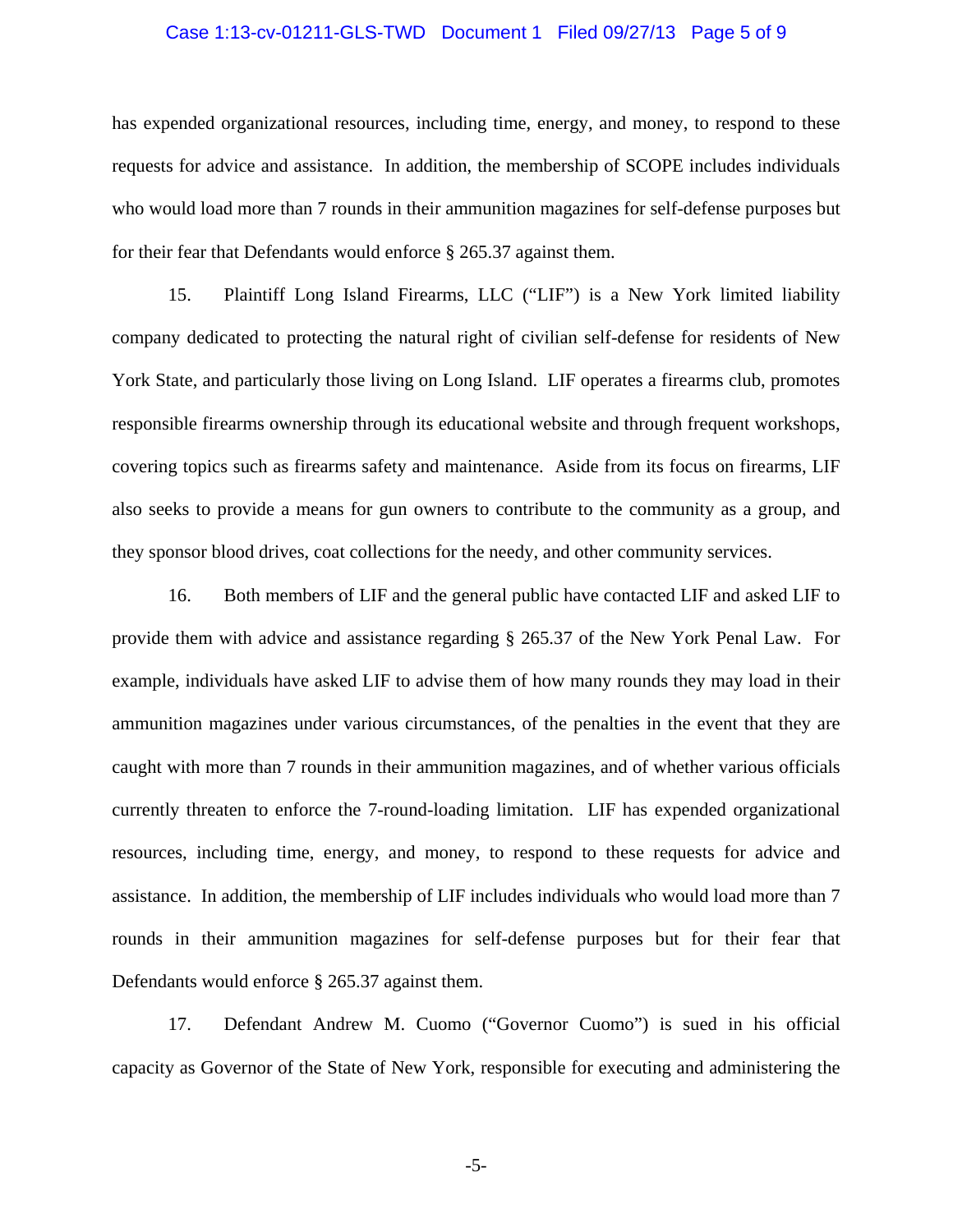#### Case 1:13-cv-01211-GLS-TWD Document 1 Filed 09/27/13 Page 6 of 9

laws of New York State, including New York Penal Law § 265.37. Governor Cuomo maintains his business office in Albany, New York, within the Northern District.

18. Defendant Joseph D'Amico ("Superintendent D'Amico") is sued in his official capacity as Superintendent of the Division of State Police (also known as the New York State Police), responsible for enforcing the laws of the State of New York, including New York Penal Law § 265.37. The Division of State Police is an agency of the State of New York, existing by virtue of § 210 of the New York Executive Law. Superintendent D'Amico maintains his business office in Albany, New York, within the Northern District.

19. Certain law enforcement officials in the State of New York have publicly stated that they will not enforce various provisions of Chapter 1 of the 2013 Laws of New York (also known as the "SAFE Act"), including specifically § 265.37 and its prohibition on loading more than 7 rounds of ammunition into lawful ammunition magazines. Superintendent D'Amico has not made any such disclaimer. Rather, Superintendent D'Amico has enforced the challenged laws, continues to enforce the challenged laws, and threatens to enforce the challenged laws against the Plaintiffs.

20. In response to certain law enforcement officials' declarations of non-enforcement, as alleged above, Governor Cuomo has specifically instructed law enforcement officials that they should enforce the challenged laws, notwithstanding their own concerns or objections. Hence, above and beyond his obligation to execute and administer the laws of New York, Governor Cuomo has further acted to enforce the challenged laws, he continues to enforce the challenged laws, and he threatens to enforce the challenged laws against the Plaintiffs.

## **CONSTITUTIONAL PROVISIONS**

21. The Second Amendment provides:

-6-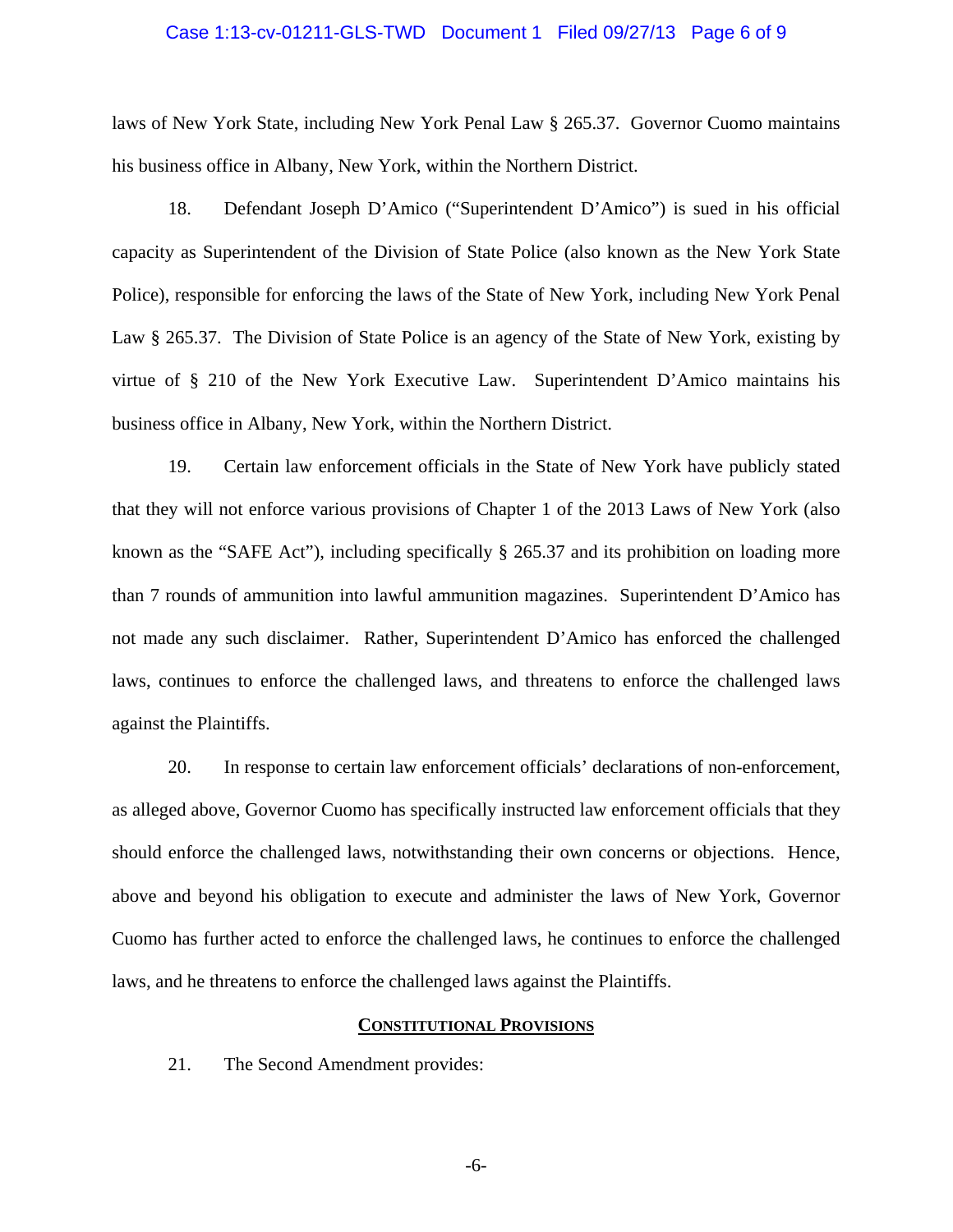A well regulated Militia, being necessary to the security of a free State, the right of the people to keep and bear Arms, shall not be infringed.

U.S. Const. amend. II.

22. The Second Amendment "guarantee[s] the individual right to possess and carry weapons in case of confrontation." District of Columbia v. Heller, 554 U.S. 570, 592 (2008).

23. "[T]he right to keep and bear arms [is] among those fundamental rights necessary to our system of ordered liberty" and applies against the States. See McDonald v. Chicago, 130 S. Ct. 3020, 3042 (2010).

# **STATE LAWS**

24. Since January 15, 2013, New York law has prohibited people from possessing ammunition magazines that can hold more than 10 rounds of ammunition. See N.Y. Penal L. §§ 265.02(8), 265.36; see also SAFE Act § 58(b) (effective date). It is either a class D felony or a class A misdemeanor to possess a magazine that can hold more than 10 rounds (depending on whether possession of the magazine predates the law's passage). <u>See</u> N.Y. Penal L. §§ 265.02, 265.36.

25. While law abiding gun owners are free to possess ammunition magazines that can hold up to 10 rounds, it is (with one exception) illegal to load more than 7 rounds in an otherwise lawful 8-, 9-, or 10-round magazine:

> It shall be unlawful for a person to knowingly possess an ammunition feeding device where such device contains more than seven rounds of ammunition.

N.Y. Penal Law § 265.37. This offense is (alternatively) a violation, a class B misdemeanor, or a class A misdemeanor, depending on whether it occurs at home or in public, and depending on whether the individual has previously violated this law. See id.

-7-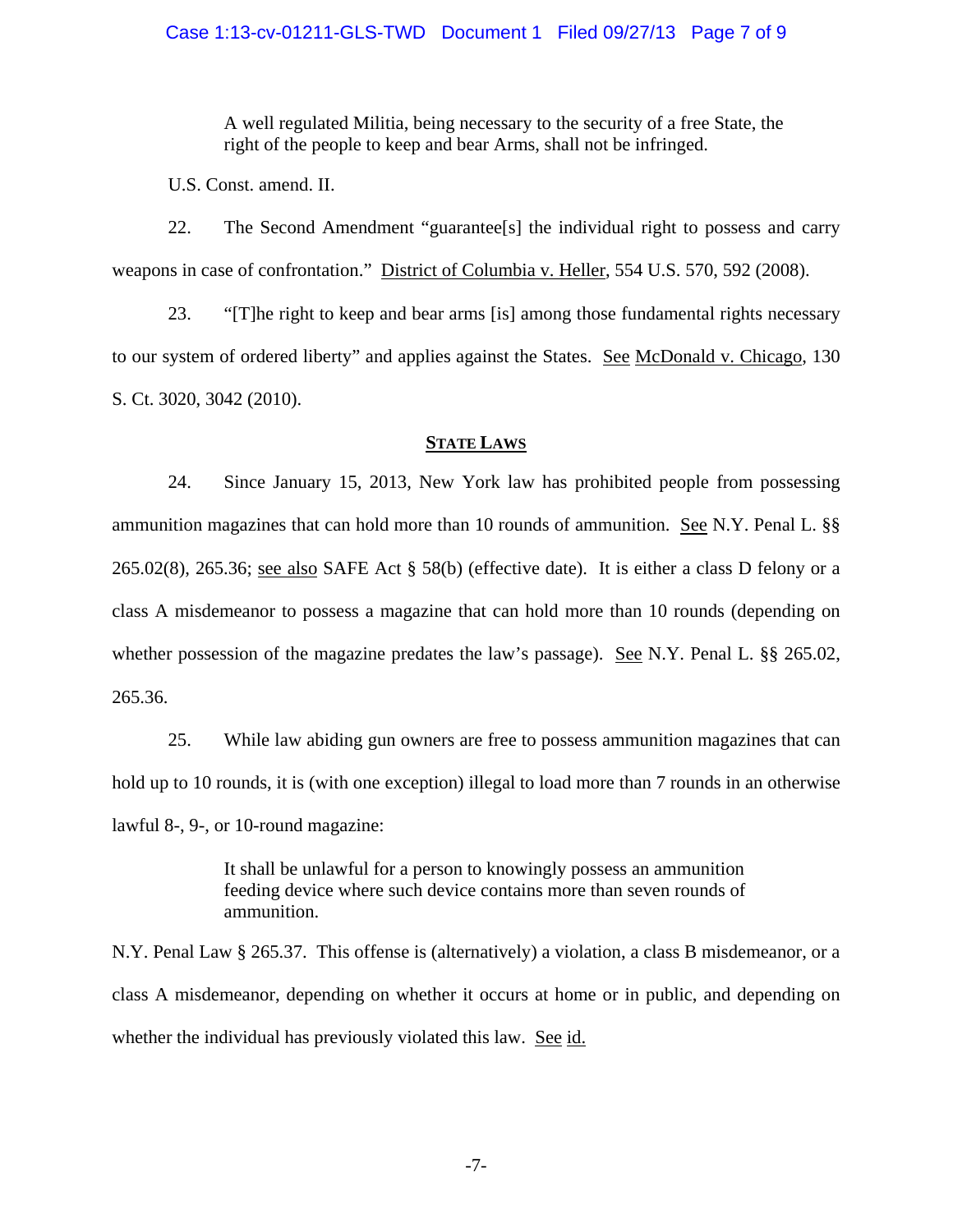#### Case 1:13-cv-01211-GLS-TWD Document 1 Filed 09/27/13 Page 8 of 9

26. The one general exception allows law abiding gun owners to load a full 10 rounds in their magazines while (in substance) at a shooting range. See N.Y. Penal L. § 265.20(7-f).

#### **CAUSE OF ACTION**

## **N.Y. PENAL L. § 265.37 FAILS SECOND AMENDMENT SCRUTINY**

27. Ammunition magazines holding 10 rounds of ammunition (and more) are in common usage for lawful purposes including self-defense. Firearms loaded with 10 rounds of ammunition are therefore not dangerous and unusual weapons. See, e.g., Heller, 554. U.S. at 627-629 (Second Amendment protects handgun possession since handguns are in common use and are thus not dangerous and unusual weapons).

28. Furthermore, a person has a greater ability to protect his or her life (or the lives of his or her family members) with an ammunition magazine that holds a greater number of rounds of ammunition. A person with 10 rounds of ammunition available will be better able to defend himself or herself from a criminal gang, or from a drug-crazed criminal who continues attacking even after being shot, than a person who has only 7 rounds of ammunition available before they must reload their gun. A person with a disability or who has been injured by a violent attacker may be unable to readily reload his or her firearm, and thus the statutory 7-round magazine limit could compromise the ability of said person to defend himself or herself

29. "[I]n Heller, [the Supreme Court] held that individual self-defense is 'the *central component*' of the Second Amendment right." McDonald, 130 S. Ct. at 3036 (quoting Heller, 554 U.S. at 599 (emphasis in source)).

30. Whatever governmental interests might justify the restriction of ammunition magazines to a 10-round capacity, these interests do not sufficiently justify restricting law

-8-